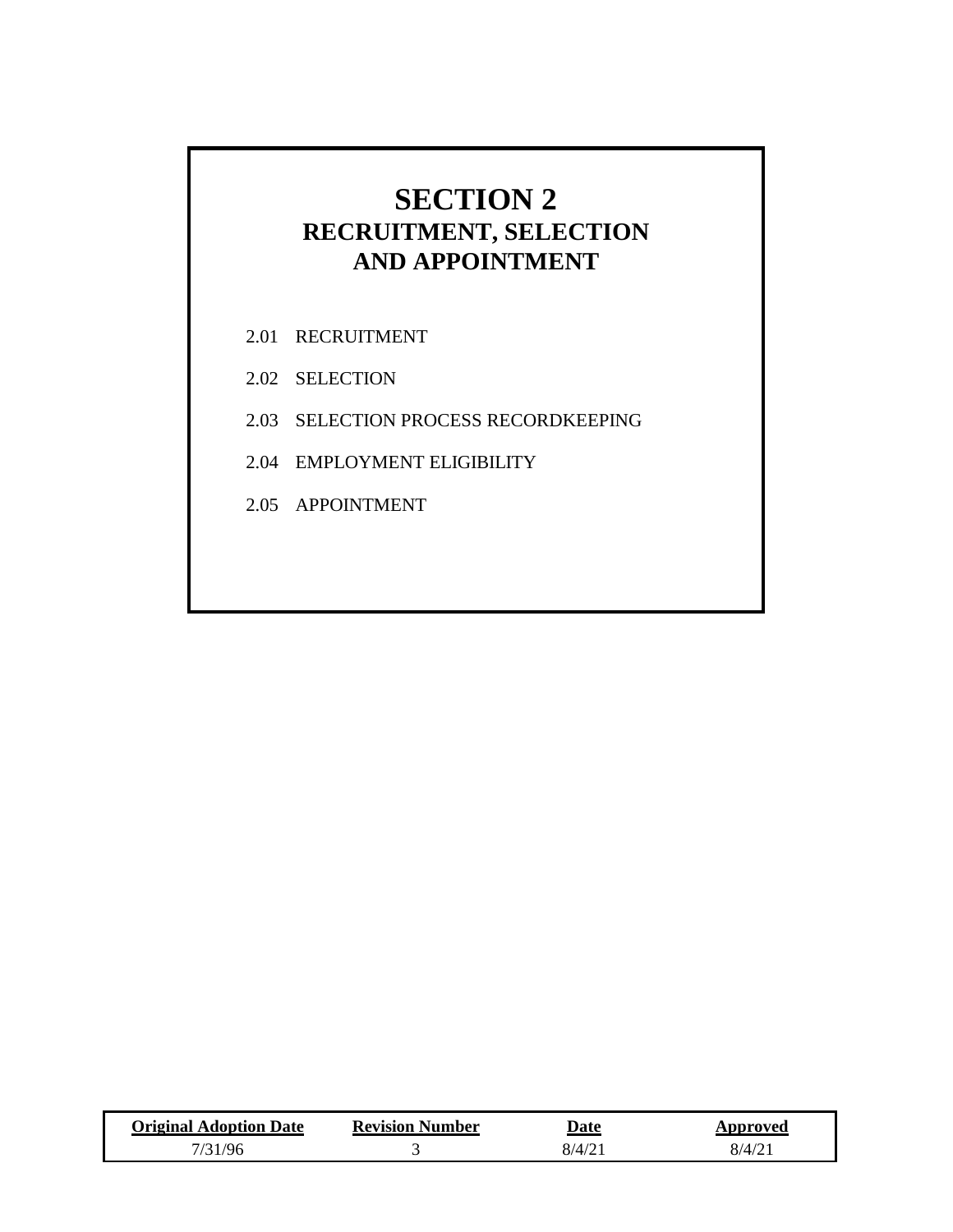- A. When an Appointing Authority approves a new position or determines that a vacancy will be filled, (other than by placement of a current employee into the position, a temporary position until the interview and selection process can be completed, or interim/active placement until an employee on extended leave returns), a description of the job, qualifications, and application deadline will be posted on the employee bulletin board in the Appointing Authority's Building, the building where the position is located, the County Court House, the Job and Family Services Jobs Department, and the Administration Building for five (5) working days. Appointing Authorities may also post the vacancy to the Wayne County web site [\(www.wayneohio.org/employment-opportunities\)](http://www.wayneohio.org/employment-opportunities) or local/national job search websites such as Indeed, Monster, LinkedIn, etc. The salary or salary range for the position may be listed on the job posting, or may be made available through the office of the Appointing Authority where the vacancy exists. A file of all posting notices will be maintained by the Appointing Authority.
- B. Only use approved application forms (see Employment Application in Appendices).
- C. An application must be properly completed and timely submitted before an Applicant will be considered for employment.
- D. Positions may be advertised in major area newspapers. Professional positions may be advertised in newspapers with national circulation, professional journals, and newsletters, and by organizations specializing in minority and female-related issues.
- E. School placement services, colleges, and universities with appropriate training programs, and the state employment service will be contacted when appropriate.
- F. All advertisements and postings will include the Equal Employment Opportunity statement, which reads: Wayne County, Ohio is an equal opportunity employer.
- G. Applications will be accepted only when a position has been posted and/or advertised. Unsolicited resumes/applications may be accepted and kept on file for future review, if authorized by the Appointing Authority.

| <b>Original Adoption Date</b> | <b>Revision Number</b> | Date              | pproved.                              |
|-------------------------------|------------------------|-------------------|---------------------------------------|
| / $96$                        |                        | $8/4/2^{\degree}$ | $\mathcal{R}/\mathcal{A}/\mathcal{D}$ |
|                               |                        |                   |                                       |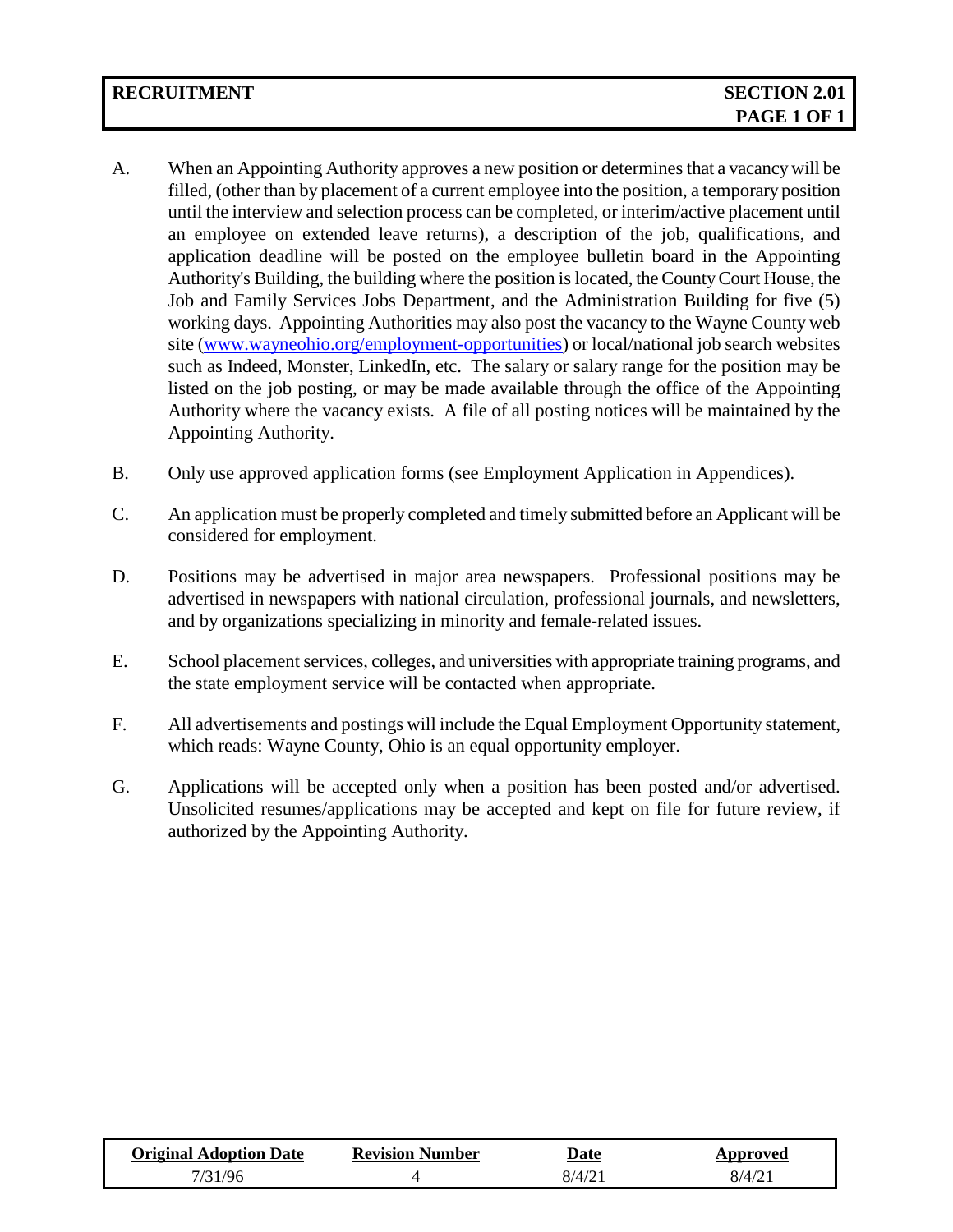- A. To be considered for a position or vacancy, an Applicant must complete the approved employment application form (see Employment Application in Appendices). Applicants for a position that requires licensing must present the license for verification.
- B. Applications will be reviewed and selected candidates will be interviewed by the position's immediate supervisor or department head, as applicable (hereinafter "supervisor"). Fully qualified current County employees will be given first consideration for transfer or promotion to a vacant position. Qualifications, not seniority, will be used to determine internal transfers or promotions.
- C. Applicants may be required to submit to any or all of the following: reference checks, background checks, interviews, and other job-related procedures. Job-related employment tests will be administered in an objective manner. If an individual has a known disability, the test will be administered in a manner to ensure that the results reflect skills, aptitude, or other factors intended for measurement, rather than reflecting the impaired skills. This does not apply when the impaired skills are the job-related factors being tested.
- D. A minimum of three (3) documented reference checks should be conducted before recommending a candidate for employment.
- E. Once the supervisor or designee responsible for evaluating or selecting from among Applicants has identified those Applicants who meet the minimum job-related qualifications, the supervisor or designee will consider the skills and abilities each Applicant possesses that will enable them to perform the essential functions of the position. The supervisor should not classify an Applicant who specified the need for a reasonable accommodation as less qualified solely because that candidate requires an accommodation. On the other hand, if the accommodations which are available would create an undue hardship for the agency, the Employer may consider the Applicant to be unqualified.
- F. An Applicant may generally be eliminated from consideration if he/she:
	- 1. Does not possess the minimum licensure, certification, educational degrees or equivalent experience, or similar qualifications.
	- 2. Does not have the knowledge, skills, and abilities to perform the essential functions of the position, either with or without reasonable accommodation; cannot satisfactorily perform job-related employment tests administered in an objective manner.
	- 3. Rejects a reasonable accommodation offered to him by the Employer
	- 4. Has made a false statement of material fact on the Application Form or supplements thereto.
	- 5. Has committed or attempted to commit a fraudulent act at any stage of the selection process.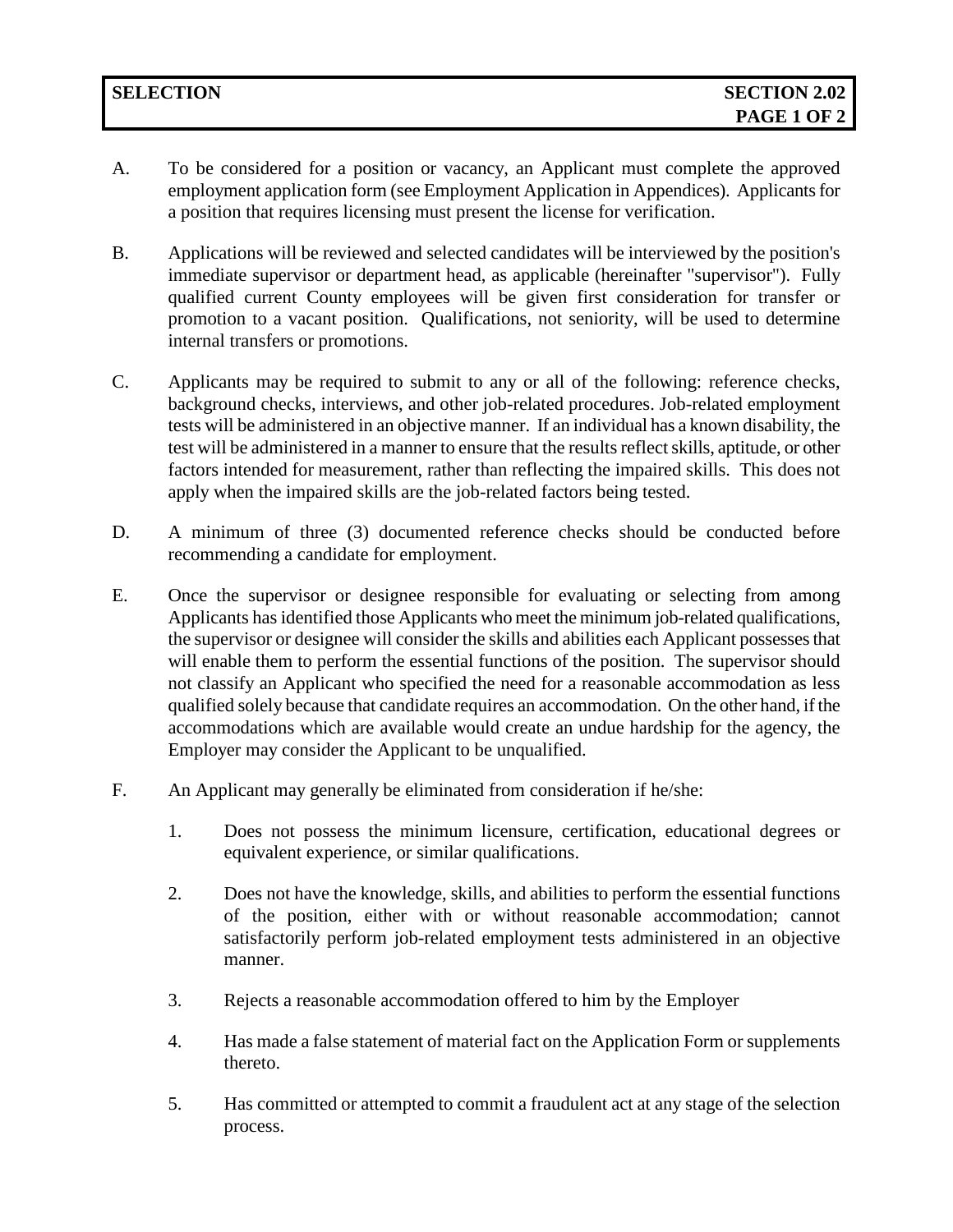- 6. Is not legally permitted to work.
- 7. An Applicant may be eliminated from consideration upon other reasonable and legal grounds relating to job requirements.
- G. The most qualified Applicant(s) will be recommended to the Appointing Authority.
- H. Employment recommendations are subject to approval of the Appointing Authority.

| <b>Original Adoption Date</b> | <b>Revision Number</b> | Date   | Approved |
|-------------------------------|------------------------|--------|----------|
| 31/96                         |                        | 8/4/21 | 8/4/21   |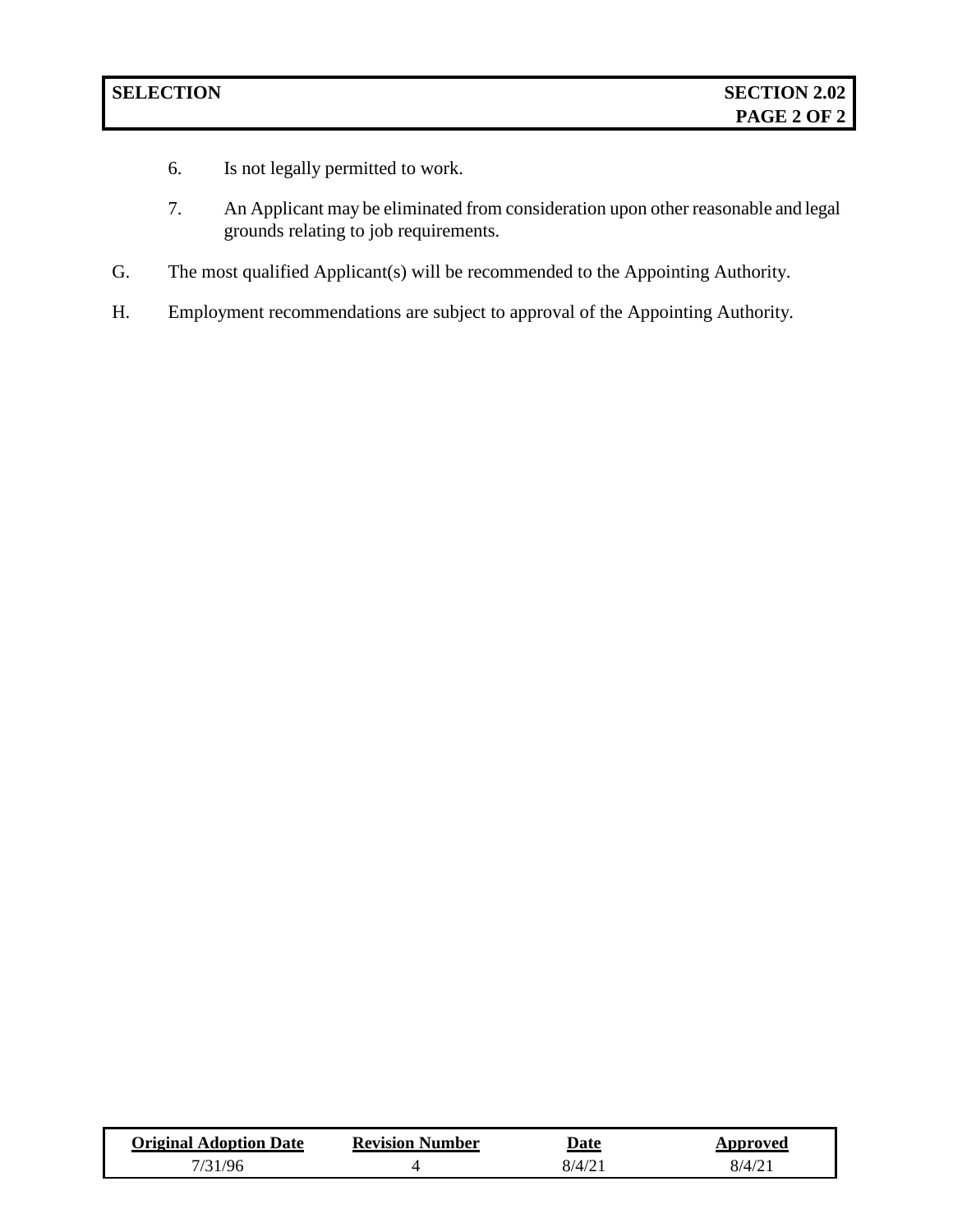## **A. RECORD MAINTENANCE**

- 1. An Equal Employment Opportunity form (last page of Employment Application; see Appendices) will be given to each external employment candidate.
- 2. The Equal Employment Opportunity form (last page of Employment Application; see Appendices) will be removed and kept separate from the application.

## **B. RETENTION PERIOD**

- 1. Equal Employment Opportunity forms that accompany Employment Applications (last page of Employment Application; see Appendices) will be kept for a minimum of three (3) years after inclusion in the Annual Report or three (3) years.
- 2. Unsuccessful applications will be kept for one (1) year.

| <b>Original Adoption Date</b> | <b>Revision Number</b> | Date   | Approved |
|-------------------------------|------------------------|--------|----------|
| -1796                         |                        | 8/4/21 | 8/4/21   |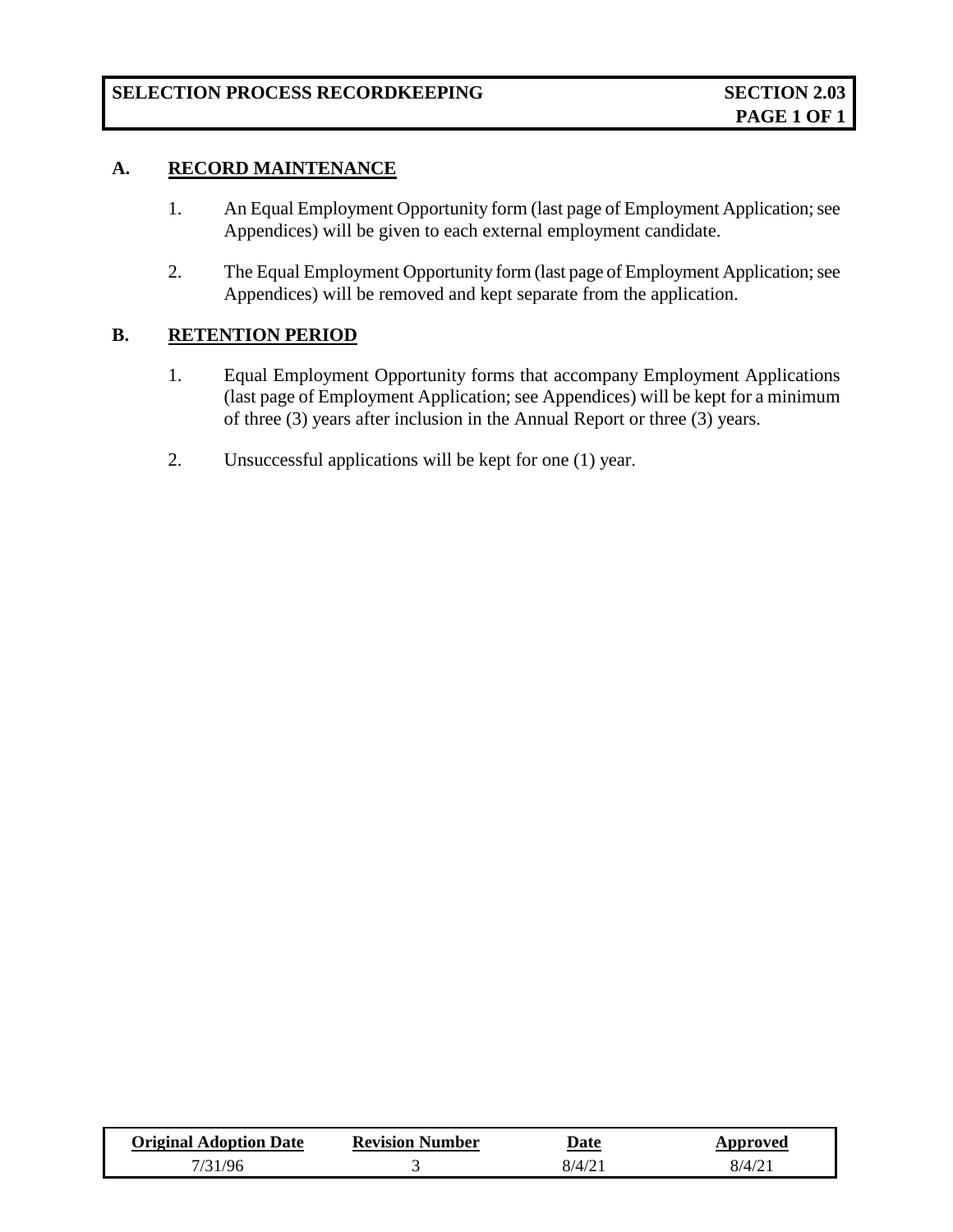- A. Successful Applicants are appointed subject to the following employment constraints defined by the requirements of the position. Driving requirements only pertain if driving is an essential function of the position. An offer of employment may be withdrawn if an pplicant is determined to be unqualified for the position.
	- 1. Proof of required licensure and educational requirements;
	- 2. Satisfactory driver's record check (see Section 3.13 Vehicle Policy);
	- 3. Proof of employment eligibility (see Section 3.03 [B] Immigration/Citizenship Status);
	- 4. Proof of liability insurance in compliance with the Ohio Revised Code for an employee who must drive his/her private vehicle as a part of the job duties (see Section 4.06 - Expense Reimbursement);
	- 5. Physical ability to perform the essential duties of the job may require a post-selection physical examination of all new hires for certain positions; and
	- 6. An employee in a position requiring an educational degree or license will have his/her qualifications verified at the time of employment. Failure to maintain a current license may result in disciplinary action up to and including discharge.

| <b>Original Adoption Date</b> | <b>Revision Number</b> | Date   | Approved  |
|-------------------------------|------------------------|--------|-----------|
| - 796                         |                        | 8/4/21 | $8/4/2$ . |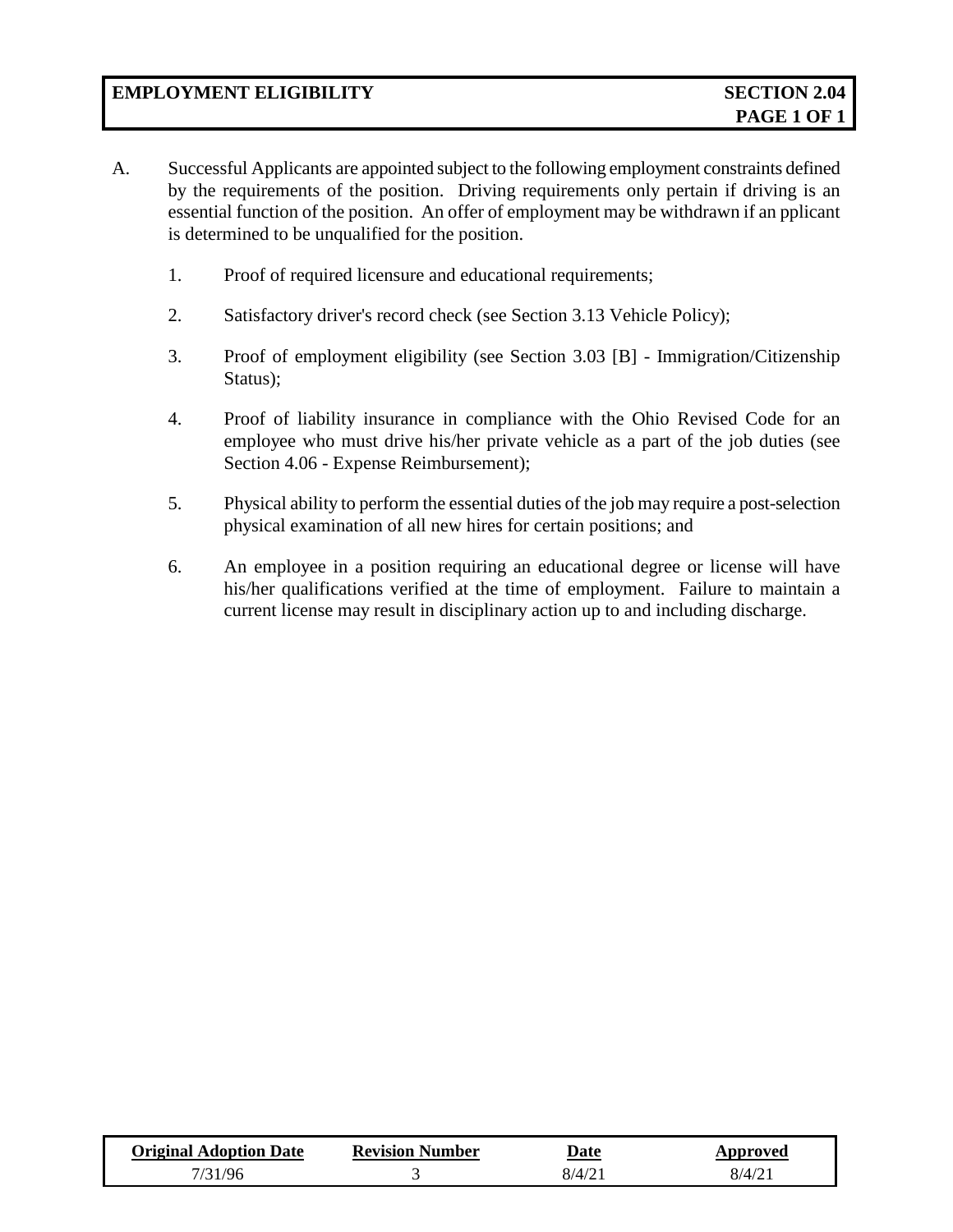- A. Probationary Period
	- 1. Classified Employees
		- a. Duration
			- i. A newly appointed full-time employee will normally serve a probationary period of one hundred eighty (180) calendar days. A newly appointed employee will be advised of the length of his/her probationary period at the time of his/her appointment.
			- ii. Time spent on leave of absence without pay shall not be counted as time served in determining a probationary period.
			- iii. An employee's probation may be extended due to extenuating circumstances. (ex. If the employee is on an extended leave with pay, or the employee's performance requires more time for evaluation). In such a case, the employee and the Appointing Authority shall sign a written statement as to the length of time of the probation extension.
			- iv. A newly appointed part-time employee working a portion of each workday will normally serve a probationary period of one hundred eighty (180) calendar days.
			- v. Newly appointed part-time employees who work *a portion of each normal working day* shall have the same probationary period as a full-time employee in that position. Part-Time employees who work *less than a normal number of working days per week* shall follow the below chart, according to the fulltime equivalency of their position. OAC 123:1-19-04.

| <b>Length of Probationary Period</b> | <b>Equivalent Number of Hours</b> |
|--------------------------------------|-----------------------------------|
| 180 days                             | $1,000$ hours                     |
| 252 days                             | $1,400$ hours                     |
| 270 days                             | $1,500$ hours                     |
| 300 days                             | 1,700 hours                       |
| 365 days                             | $2,000$ hours                     |
|                                      |                                   |

- vi. A probationary employee may be discharged as described in Section 11.02 (A)—Probationary Discharge.
- b. An employee who has been promoted to a higher Classification will serve a probationary period as listed above. An employee serving a probationary period after a promotion may be returned to his/her former Classification and rate of pay at any time during the probationary period if work performance, behavior, or work attitude are not satisfactory.
- c. Supervisors should use the probationary period to closely observe and evaluate an employee's performance and aptitude for the job, as well as to encourage an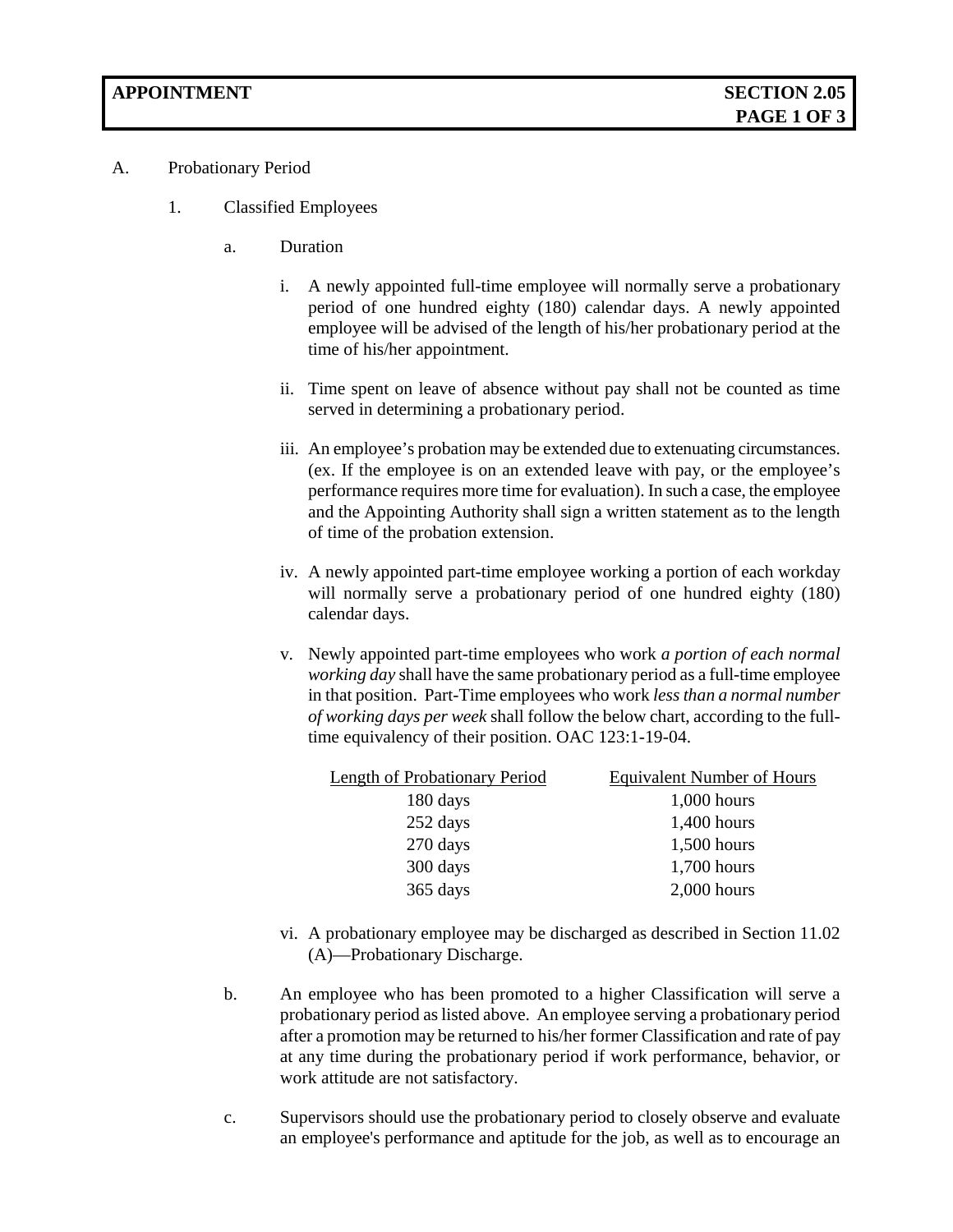employee's adjustment to the job and department/agency. Supervisors may have periodic probationary reviews (see *Probationary Review* in Appendices) with probationary employees, so they are aware of their progress and any areas which need improvement. Supervisors should recommend retention of only those employees who meet acceptable standards during the probationary period.

- 2. Unclassified Employees
	- a. Unclassified employees serve at the pleasure of the Appointing Authorities for their term of office. Therefore, the probationary periods do not apply to unclassified employees. However, Appointing Authorities and/or a designate may have a performance evaluation with an unclassified employee after their first 180 days of employment. Unclassified employees are not required to be put under the progressive discipline section of this policy; however, they may be subject to discipline up to and including termination from employment, with no right of appeal to the State Personnel Board of Review.
- B. Assignment
	- 1. Classification Placement
		- a. Jobs are grouped into Classifications on the basis of similar duties and qualification requirements. Compensation is determined, in part, by the job Classification.
		- b. The duties and responsibilities of each job will be periodically reviewed and adjusted. When the job duties have changed significantly, the employee or his/her supervisor may request that the Appointing Authority have the position audited by a neutral third party. As a result of an audit, a revised job may be moved to another Classification. A job audit may not be requested for a period of one (1) year from the date of the results of the last audit.
	- 2. Promotion
		- a. An employee who has successfully completed a probationary period in his/her current position may be considered for promotion to a higher Classification.
		- b. A current employee will be considered for promotion to a vacancy whenever he/she is determined by the Appointing Authority to be fully qualified for the position.
	- 3. Transfer
		- a. An employee is considered to have been transferred when he/she is moved from one position to another within the same Classification.
		- b. An employee who has successfully completed a probationary period in his/her current position may request transfer to a vacancy within the same Classification by contacting the Appointing Authority.